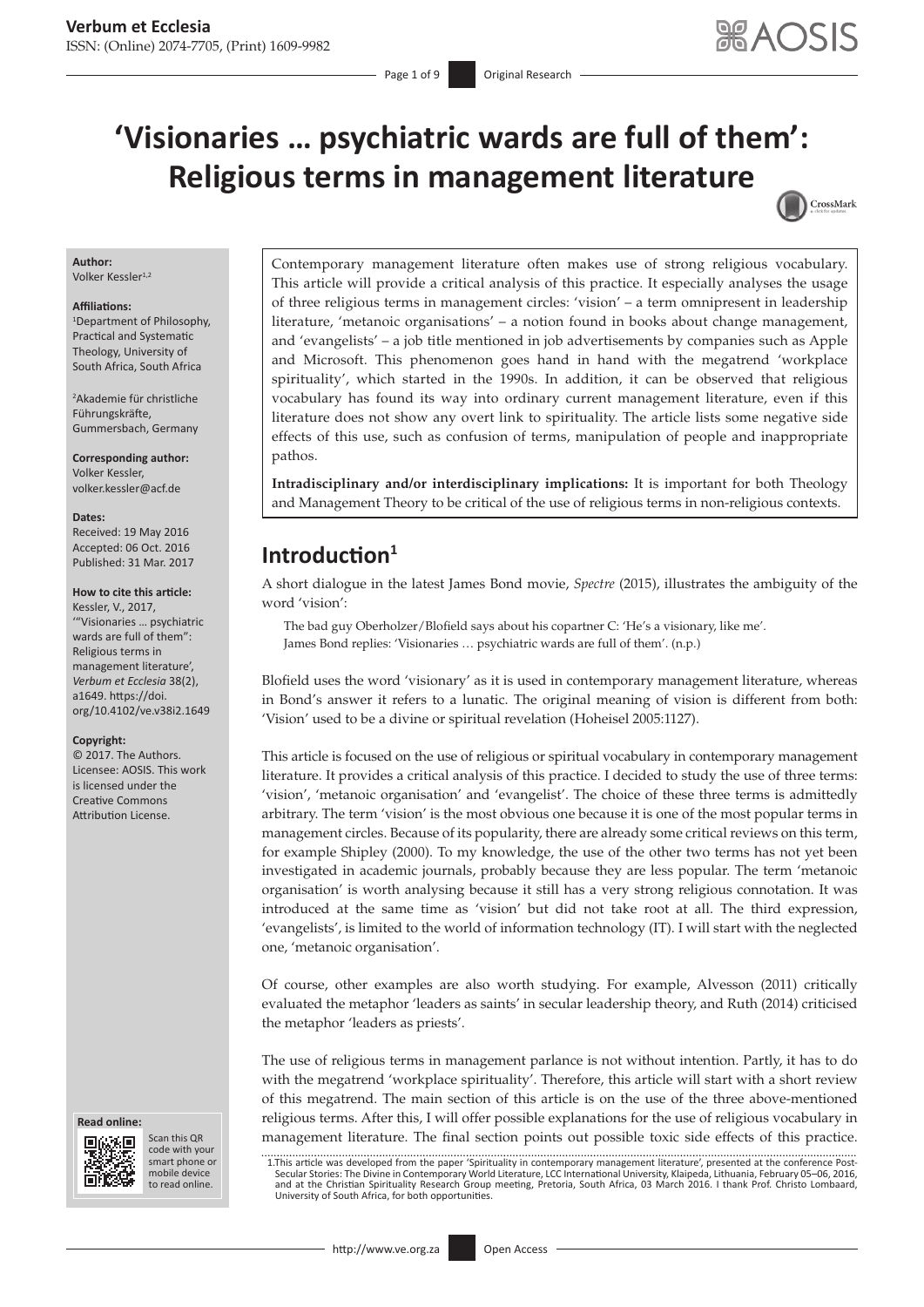Although I can see some benefits in workplace spirituality, this article is more on the 'dark side of workplace spirituality' (Lips-Wiersma, Dean & Fornaciari 2009).

I wrote this article from the perspective of a German Protestant theologian who worked for 12 years in the business world before moving on to theology. Thus, I experienced first-hand the different methods chief executive officers (CEOs) use to 'motivate' their staff.

### **The megatrend spirituality@work**

'Spirituality at work' (in symbols: spirituality@work or God@work) has become a megatrend, which started in the USA in the 1990s (Tourish 2013:59); see, for example the bibliography in Giacalone and Jurkiewicz ([2003] 2015: 21–26). Many authors of popular books or academic articles are trying to bring spirituality into the field of management. They claim that doing so will cause the commitment of employees to grow and the organisation to prosper as a result.

An early such publication was McKnight's book chapter 'Spirituality in the workplace', first published in 1984. There McKnight ([1984] 2005:165) defined spirituality as 'an animating life force, an energy that inspires one toward certain ends or purposes that go beyond self'. Conger's book *Spirit at Work* (1994) was one of the first popular books on workplace spirituality. Mitroff and Denton's book *A Spiritual Audit of Corporate America* was probably the first academic contribution in this field. The famous leadership expert Warren Bennis (in Mitroff & Denton 1999:xii) summarised the message of their book: 'The heart of their argument … goes like this: Individuals and organizations that perceive themselves as "more spiritual" do better. They are more productive, creative, and adaptive'.

Many people draw a sharp line between 'spirituality' and 'religion'. So do the respondents to whom Mitroff and Denton (1999:xiv) referred, as follows: 'They viewed religion as highly inappropriate … in the workplace. Conversely, spirituality was viewed as highly appropriate'. In differentiating between spirituality and religion, the respondents put the ugly attributes into the box 'religion' (formal, organised, dogmatic, intolerant, etc.) and the more positive attributes into the box 'spirituality' (informal, personal, broadly inclusive, tolerant,  $etc.).<sup>2</sup>$ 

In 2000, the internet bookseller Amazon set up a subsection of books devoted to *Spirituality and Religion in the Workplace* (Fernando 2005:1). The topic also received intense academic attention. In addition to many articles in peer-reviewed journals, some academic journals (outside of theology) published special issues on this topic. For example, *Organization* had a special issue *Spirituality, Management and Organization* (Calás & Smircich 2003:327) and *The Leadership Quarterly* put out a special issue *Toward a Paradigm of Spiritual* 

 2.I want to mention here that I do not agree with this distinction, as the categories are defined superficially, and in practice it is hard to distinguish clearly between spirituality and religion.

Leadership (Fry 2005:619).<sup>3</sup> Academic interest in this topic increased so much that in 2004 a separate journal, *Journal of Management, Spirituality & Religion*, was launched. Since then, it has published some 200 articles (Taylor & Francis 2016). In 2003, Giacalone and Jurkiewicz (2015) provided the first handbook on workplace spirituality (second edition published in 2010 and republished 2015). Neal (2013) published a thick handbook of 767 pages. Various conferences have dealt with this topic, for example a secular conference held in Hungary in 2001 (Zsolnai 2011) and a theological conference held in Belgium (Nullens & Barentsen 2014).

The majority of the contributions to this topic are from the USA (Case & Gosling 2010:260). Thus, the early publications on workplace spirituality were very much influenced by the Protestant Christian worldview, even if the authors were open to other spiritual inputs.

Evangelical approaches in this area can be categorised under the title 'Christ@work'. Some companies call themselves 'kingdom companies' (Kingdom Companies 2016). Book titles like *Transforming Your Workplace for Christ* (Nix 1997) and *Transformation: Change the Marketplace and You Change the World* (Silvoso 2007) describe the intention of the authors. A German example is *Jesus auf der Chefetage* [Jesus on the executive level] (Knoblauch & Opprecht 2003). In China, several Christian entrepreneurs adopted the concept of kingdom companies.

The authors Mitroff and Denton (1999) distance themselves from a single-faith approach:

we want to make as clear as possible at the outset that the acknowledgement of spirituality in corporate America is not synonymous with compelling workers to accept an official company religion or forcing them to accept one of the world's major religions. (p. 8)

They regard religion-based organisations with the mission statement 'taking over your company for Christ' as the extreme form, not being representative of workplace spirituality (Mitroff & Denton 1999:57–75).

The different handbooks and conference proceedings describe influences from other world religions and from secular spirituality. For example, the Buddhist virtue 'mindfulness' is quite popular in contemporary management circles. The Hindu religion also seems to be quite well represented (see, e.g., the articles in Zsolnai [2011] or the discussion on Vedanta in Pandey and Gupta [2008]). Hicks (2003) offers a framework for coping with the diversity of employees' spirituality so that no religion or spirituality can dominate the others.

Recent empirical findings support the demand for more spirituality at work. For example, the South African scholars Van der Walt and De Klerk (2014) conducted a survey on 'Workshop spirituality and job satisfaction', involving 600 white-collar workers from South Africa. Their conclusion is

 <sup>3.</sup>More examples can be found in Case and Gosling (2010:257) and Pandey and Gupta (2008:66).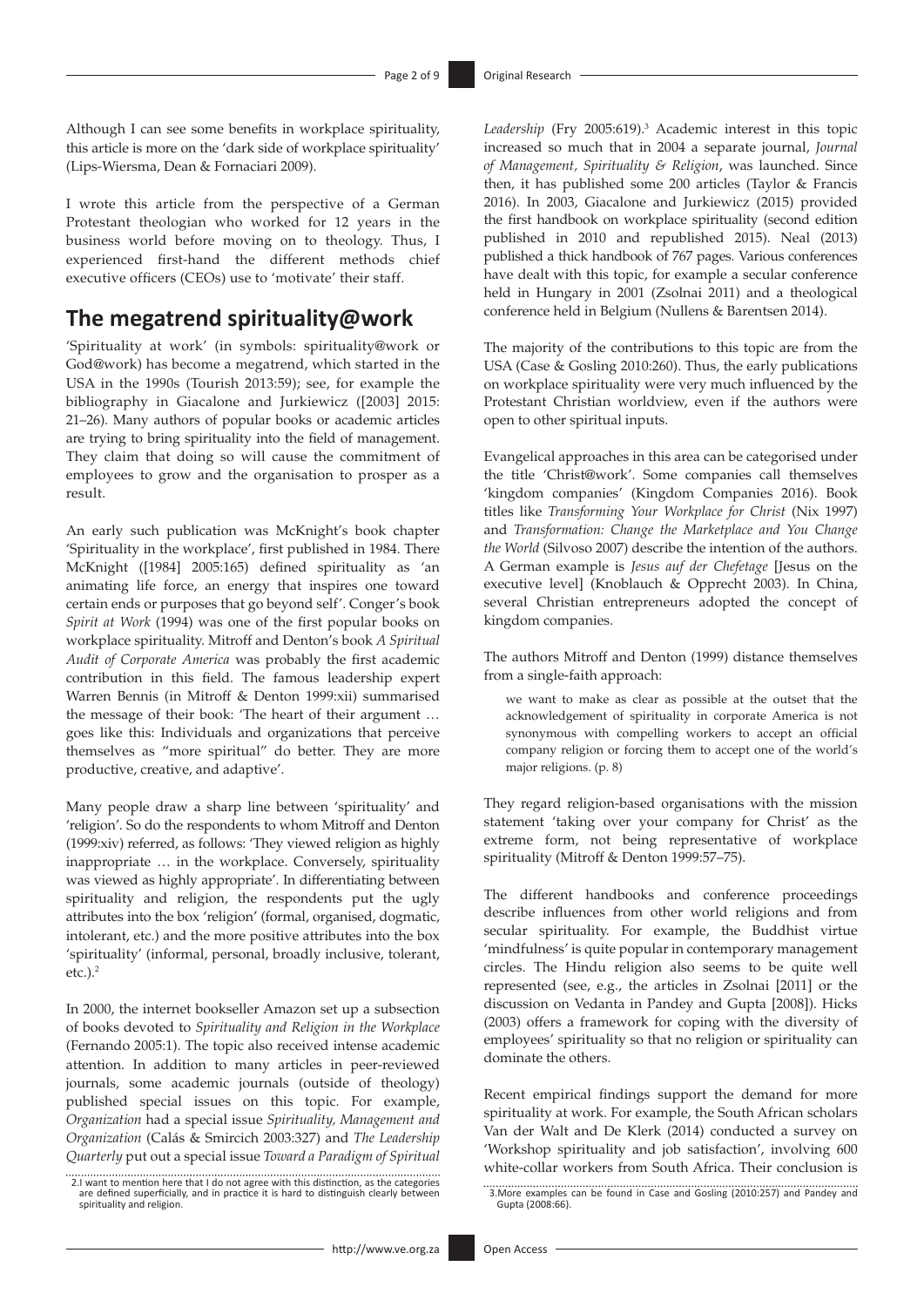as follows: 'To survive in the 21st century, organizations need to be spiritually based' (Van der Walt & De Klerk 2014:379). The Baltic scholars Kumpikaite-Valiuniene and Alas (2014) conducted interviews with 79 respondents from Lithuania. Of the respondents, 86.67% agreed or even strongly agreed with the statement that Christian values should also be involved in work activities (which could be a counter-reaction to the suppression of religious life in the former Soviet Union).

On the other hand, there are also a lot of critical voices about workplace spirituality, see the last section of this article.

# **Three religious terms used in management literature**

Workplace spirituality is an attempt deliberately to bring spirituality into the workplace. However, spiritual or religious vocabulary is also used in management books that have no overt link to spirituality. It might be assumed that those who introduce a religious term into management do so by intention. From linguistics, we know that once a term is established in a new context, the term might receive a second meaning different from the original one.

The critical analysis of the three terms is carried out by addressing the following questions:

- When and by whom was this term introduced into management literature?
- How do they define this term in the management context?
- What was its original religious meaning?
- Did those who introduced this term into management context make an explicit link to spirituality or religion?
- How popular is the term now in management literature?

### **Metanoic organisations**

The term 'metanoic organisations' was invented by Charles Kiefer and Peter Senge (1981) at a conference. One year later, they published an article on this topic (Kiefer & Senge [1982] 1999), which they developed further in a book chapter (Kiefer & Senge [1984] 2005). The article and the book were reprinted decades later, which underscores their popularity.

Kiefer and Senge (1999:26, 2005:90) introduced the Greek word *metanoia* with the explanation 'meaning a fundamental shift of mind', and added the following information: 'This term was used by early Christians to describe the reawakening of intuition and vision'.4

From a theological point of view, this interpretation looks like a 'soft version' of the original meaning. According to Goetzmann (1990:72), the word *metanoia* was hardly used in classic Greek; thus, the major source is the New Testament. In the New Testament, the word *metanoia* always refers to a total conversion combined with repentance. It is, for example, used in the passages on John the Baptist, who prepared the

 4.In Kiefer and Senge (1981:3), they wrote 'reawakening of intuition and personal vision'.

way for Christ by proclaiming 'a baptism of repentance (*metanoia*)' (Mk 1:4, Lk 3:3), or in the imperative: 'Repent, for the kingdom of heaven is at hand' (Mt 3:2, ESV). *Metanoia* means a turnaround, that is, a U-turn in life, starting with the insight that one has gone the wrong way. Note that the aspect of repentance is not covered by Kiefer and Senge's definition 'reawakening of intuition and vision'.5

Kiefer and Senge (1981:3) apply the 'term previously employed to describe an individual shift in viewpoint to describe this new type of organization'. 'We use the term "metanoic organization" to describe a unifying principle underlying a broad base of contemporary organizational innovations' (Kiefer & Senge 1999:26, 2005:90):

In metanoic organizations, these beliefs form a coherent organizational philosophy with five primary dimensions: 1) a deep sense of vision or purposefulness, 2) alignment around this vision, 3) empowering people, 4) structural integrity and 5) the balance of reason and intuition. (Kiefer & Senge 2005:90)

With the word 'vision', Kiefer and Senge introduce another term from spirituality. They declare that the purpose of their work is to add a spiritual dimension:

That people are basically good and want to contribute is well known as the 'Theory Y' view of management, to which the metanoic viewpoint adds a still more spiritual, visionary dimension. (Kiefer & Senge 1999:30, 2005:97)

It would be an asset 'to share the spiritual benefits of our success with all people in the organization' (Kiefer & Senge 1999:30, 2005:97).

Thus, it can be taken for granted that Kiefer and Senge introduced spiritual vocabulary intentionally.

The term 'metanoic organisations' did however not take root (Van den Brink 2004:14). Aside from the fact that Kiefer and Senge themselves used the expression in later publications, it is hardly referenced by other authors. Some exceptions are Pinedo (2004:129), who note that 'only metanoic organizations will survive'; the anthroposophical writer Margarete van den Brink (2004:154), who integrated the term into her model; and the consulting company Sustainable Systems (2016). In 1998, Kiefer and Senge commented on the use of terms they had already used in 1981:

How widely have some of these ideas spread! Vision, alignment, empowering people, systems thinking, and more decentralized designs permeate contemporary management thought. None of this means, however, that the notion of metanoia, a fundamental movement of mind, is either well understood or widely embodied in today's organizations. … Everywhere today, people speak of 'vision'. (Kiefer & Senge 2005:87)

The word 'vision' has thus been established in management, but not the word *metanoia*.

 <sup>5.</sup>It is interesting to note that the 1981 abstract contains an explanation which is closer to the New Testament meaning. There Kiefer and Senge refer to 'New Testament writers' who used this term to describe 'an immense new inward<br>movement for obtaining one's rule of life ... a change of the inner man' (abstract,<br>p. 1, the quote is from a source not provided in their text, prob in later publications.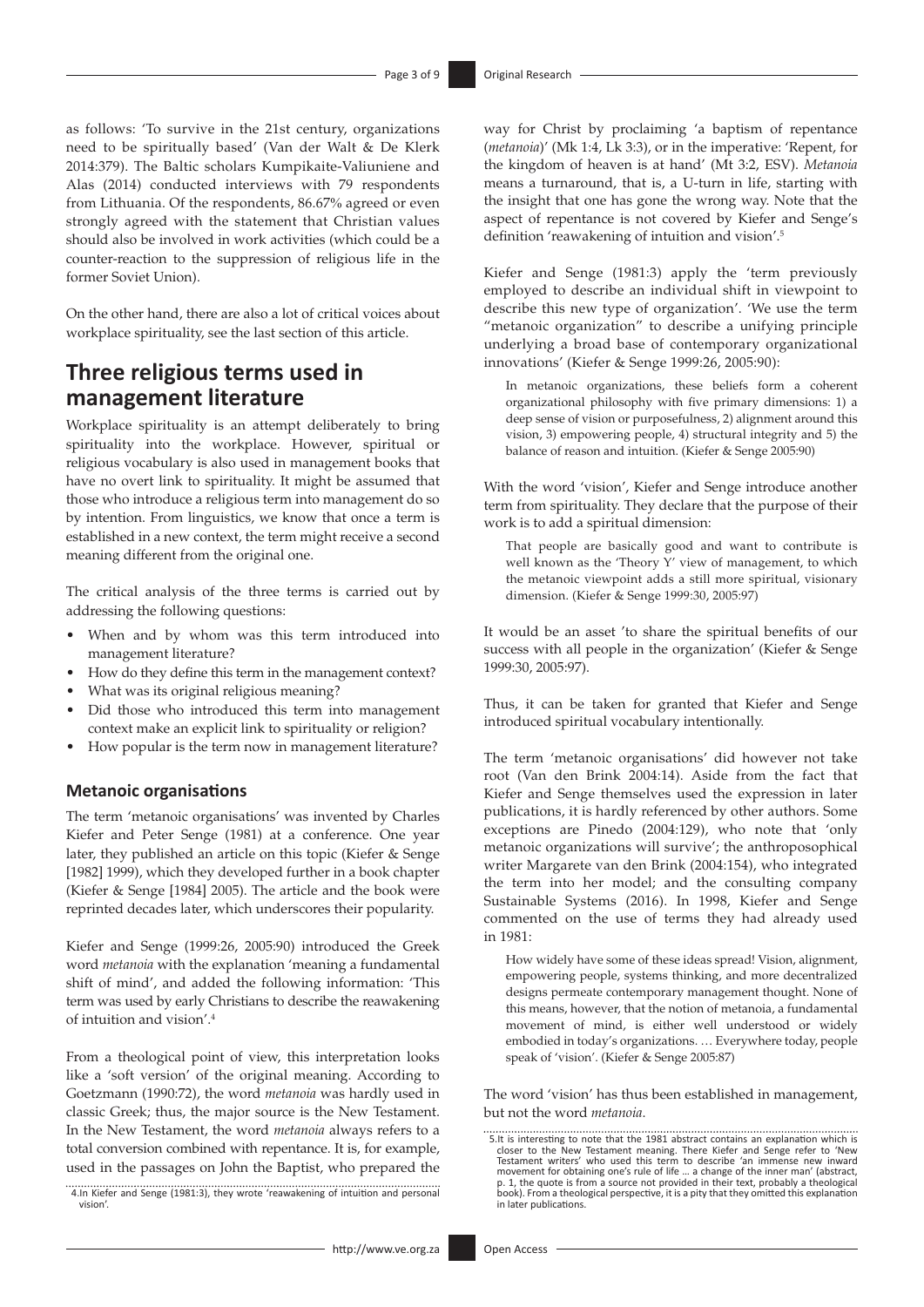### **Vision**

The word 'vision' is one of the most popular management terms today. One could even dare to say it is almost omnipresent in current management talk. Many ask for 'visionary leadership' (see, for example, *Visionary Leadership* [Nanus 1992] or *Visionäre Unternehmensführung* [Menzenbach 2012]). According to Kiefer and Senge (1981:9), this was not the case in 1981: 'In the past, the notion of a vision for an organization has not been common to management parlance'.

Shipley (2000) conducted an extensive study of the origin of vision and visioning in planning. He also states that 'talk of vision became wide-spread after' the mid-1980s (Shipley 2000:225).<sup>6</sup> The idea of vision was popularised by the management bestseller *Leaders* by Bennis and Nanus (1985). These two authors interviewed 90 managers and deduced four key strategies for successful leadership (Bennis & Nanus 1985:28).7 According to Bennis and Nanus, the first key strategy is 'attention through vision' (Bennis & Nanus 1985:87). Leaders should have a clear vision of the future state of their organisation, and this has to be an attractive and realistic image. Two years later, Kouzes and Posner published their leadership model (Northouse 2016:174). After interviewing 1300 managers, they developed a model consisting of five fundamental practices that enable leaders to get extraordinary things done. One of these five practices is 'Inspire a shared vision' (Northouse 2016:174). Nowadays, 'vision' has become one of the key words in leadership books. Leaders must be visionary! In this context, 'vision always deals with the future. Indeed, vision is where tomorrow begins' (Nanus 1992:8).

Of course, there are also management thinkers who criticise the concept of 'vision' in management literature. Fredmund Malik, considered as one of the most influential management thinkers in the German-speaking countries, regards 'vision' as one of many popular but dangerous management words which should be avoided (Malik 2005:41–44). He argues that many business debacles occurred because of the epidemic spread of the term 'vision'. Start-ups went bankrupt because they had nothing to offer – apart from their 'vision' (Malik 2005:41). Daydreams are now called 'visions' and they collapse like a house of cards.<sup>8</sup> Blessin and Wick (2014) wrote a polemic article against visionary leadership.

In most cases where the word 'vision' pops up in modern management, the link to spirituality is lost. However Bennis and Nanus (1985:92) saw a clear link to spirituality: 'by focusing attention on a vision, the leader operates on the *emotional and spiritual resources* of the organization'.9

In the past, 'vision' was a term strongly connected to religion and spirituality. Visions were important in many ancient religions, usually mediated by prophets, seers and shamans (Hoheisel 2005:1127). For example, visions are mentioned in the Bible and in Plato's writings. Visions in their religious use mean divine or at least spiritual revelations, for example messages from God. They sometimes refer to the future and sometimes not. In the Bible, we find examples of both types. Nehemia's vision of a new wall around Jerusalem referred to a future state (Neh 2:12, 2:17, 2:18), but Peter's vision on the roof was just a divine teaching lesson for him (Ac 10:9–17a). A vision was considered true if it came from God (Yahweh). People knew about false visions proclaimed by false prophets (e.g. Lamentations 2:14, Ezekiel 13:9, 22:28).

To understand the shift of meaning of the word 'vision', let us have a look at the famous mystic Hildegard von Bingen (1098–1179), a German Benedictine abbess. She wrote down her visions in three volumes, the first one titled *Scivias* ('Know the ways'). In the foreword, she justifies her writings as having been commanded by God. Her visions do not refer to a future state (unlike 'vision' in management literature). They provide additional spiritual insights about heaven, the cosmos, et cetera. In the Middle Ages, women were not allowed to participate in theological discussions. Receiving visions gave Hildegard the legitimation she needed to be heard by the church authorities. (This has an interesting parallel today: Especially in free churches leaders require visions in order to be accepted as a leader!)

With the rise of secularisation, visions were cast in a negative light. People would regard a person who had visions as an insane person, a lunatic. Neuberger (2002:205) points out the irony that every manager nowadays is expected to have a vision, while this used to be seen as a sign of craziness or disconnection from reality, something far from the idea of a gifted leader. Public opinion changes quickly! In 1980, German chancellor Helmut Schmidt publicly stated during the election campaign that 'whoever has visions should see the doctor' (translated from Schmidt  $2009$ <sup>10</sup> – and he was re-elected nonetheless. Today, if a leader is not able to formulate a vision for the organisation, his ability to lead is questioned. No vision, no job.

Today, we face three different meanings of the term 'vision'11:

- 1. Spirituality, religion: Divine revelation.
- 2. Psychology: Sign of illness, madness.
- 3. Management literature: Description of a future state.

Radical atheists might argue that (1) can be regarded as a special case of (2). This triple meaning of the word 'vision' sometimes leads to confusion (or to a play on words, as in the James Bond movie quoted in the beginning).

10.'Wer Visionen hat, soll zum Arzt gehen' (Schmidt 2009).

<sup>6.</sup>Although it has to be noted that Peter F. Drucker, one of the greatest management<br>thinkers of the 20th century, wrote about 'the Managerial Vision' as early as 1954<br>(Drucker [1954] 1993:307–309), a book not listed in Shi

 <sup>7.</sup>This book also helped to popularise Burns's concept of transforming leadership (Burns 1978). Bennis and Nanus (1985:17) explicitly pay tribute to his concept and 'his contributions to our work'.

 <sup>8.&#</sup>x27;Unter dem hochtrabenden Begriff der "Vision" sind durchweg nur Luftschlösser und Kartenhäuser entstanden, die beim geringsten wirtschaftlichen "Wind" zusammengebrochen sind' (Malik 2005:42).

 <sup>9.</sup>Conger (1994:xv) used this quote as evidence for his statement that there was already workplace spirituality.

<sup>11.</sup>The ambivalence of the term 'vision' was already discussed by Shipley (2000): 'The kind of vision implied in reference to a biblical prophet and the sense in which as 19th century writer can be said to be visionary, are very different from one another and different again from the way the terms are used today' (p. 234).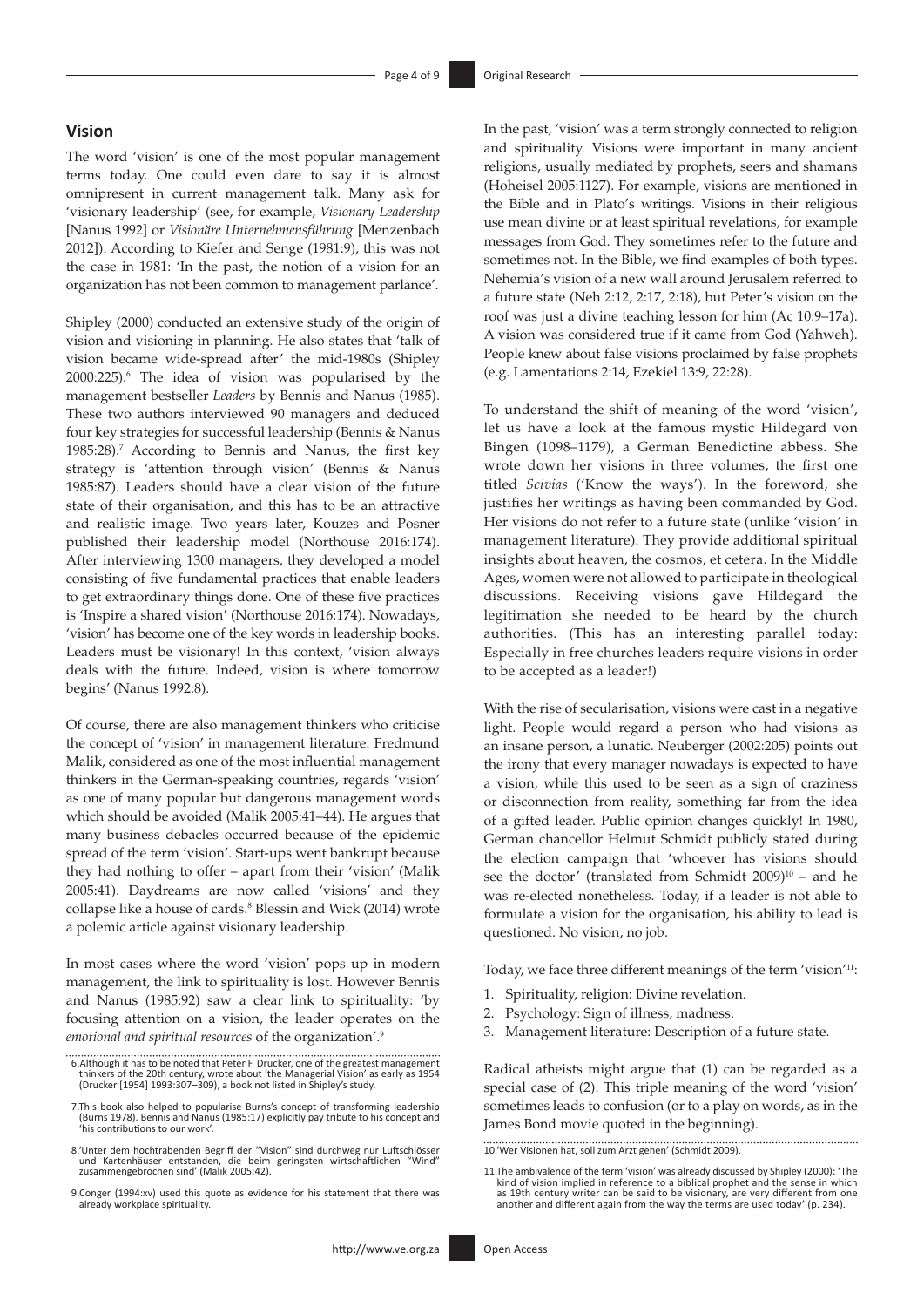It is interesting to trace the re-entry of the term 'vision' into church vocabulary. Church leadership, a subdiscipline of Practical Theology, is naturally influenced by management sciences. Thus, the word 'vision', originally church language, then adopted by management theory, re-entered the church vocabulary.12 One exponent of church leadership is the Willow Creek Association with their leadership conferences worldwide. Bill Hybels, their well-known leader, in his book *Courageous Leadership* gives vision first place on the list of characteristics leaders should have: 'A leader's most potent weapon: the power of vision' (Hybels 2002:29). The Briton John Stott, considered to be one of the most important theologians of the evangelical movement in the 20th century, lists five important features of an empowered leader, of which the first one is 'Vision!' (Stott 1999:421–435). Andy Stanley, another well-known pastor in the USA, even created a tool for developing a vision, *Visioneering* (Stanley 1999), meaning 'engineering of a vision'. The German theologians Böhlemann and Herbst (2011:31–36) also emphasised the importance of vision for church leadership.13

The problem is the following: people use the word 'vision' in the church context, but it is not clear in which sense they use it. Do they refer to a vision in the biblical sense of a divine revelation (1), or to the type of vision described in management literature (3)? This confusion may be illustrated by a vision agreed upon by the covenant churches in Germany (Bund Freier evangelischer Gemeinden) to which I belong. In 2005, their national church government postulated the 'Vision 100 in 10' (Freie evangelische Gemeinden 2016). It set the ambitious goal of planting 100 new congregations in 10 years. Ten years later, in 2015, 69 new congregations had been planted. That might be considered a good number, but the goal of 100 was not met. When this result was discussed in articles and letters from readers, it became clear that from the very beginning there was a confusion of terms. Some people understood the word 'vision' as used in management literature (as stated by Spincke, quoted in Rützenhoff 2016:17), whereas others linked it more to the meaning of a divine revealed order.

The confusion of terms becomes obvious when advocates for visionary church leadership refer to Proverbs 29:18 in the King James Version: 'Where there is no vision, the people perish'. They use the term 'vision' as in management theory (3), but by quoting the Bible they create the impression that this vision also has the status of a divine revelation (1). Twenty-five years ago, my wife and I were members of a church congregation whose church building was in a very small Bavarian village consisting of four houses in total. In 1992, the pastor postulated a new vision for the church: we should become a megachurch! Some members were quite critical of this vision, but the pastor justified this vision with

12.The following subsection is a short summary from Kessler (2013:5).

13.Interestingly, Böhlemann and Herbst (2011:224) connected 'vision' with the<br>postolic type of leader (Type C) and not to the prophetic type of leader (Type B).<br>In the Old Testament, visions were received by prophets. Thus Herbst probably refer more to the strategic component of 'vision', which is the use in modern management theory.

Proverbs 29:18.14 Shipley (2000:227) even lists some examples where people used this verse for projects outside the church context.

Stott (1999:422) and Hybels (2002:31) both refer to Proverbs 29:18 when they discuss the importance of vision. As Stott (1999:477) rightly admits, Proverbs 29:28 actually means 'divine revelation', and not vision in the sense used by management literature:

What the biblical writer is saying is that unless we have a 'word from God' … people become restless and tend to do what their sinful nature suggests to them. (Pohlman 2011:121)

The South African Pohlman (p. 120) 'heard motivational speakers suggesting repeatedly that this verse is referring to the importance of creating a "Vision Statement" for an organization'. My experiences in the German context are similar. Some speakers seem to translate Proverbs 29:18 as follows: 'Where there is no vision statement, the church will perish'. This usage is based on a confusion of terms and is actually an abuse of the Bible.

#### **Evangelists**

'Technology evangelism is a relatively recent phenomenon' (Lucas-Conwell 2006:7), and it is used in the IT sector only (Illg 2010). The book *Selling the Dream* written by the former Apple Chief Evangelist Guy Kawasaki (1991) made 'secular evangelism' popular in the context of marketing. According to Kawasaki (1991:6), the term 'software evangelist' was coined in 1983 by Mike Murray, the Macintosh division director of marketing, and Mike Boich became the first 'software evangelist'. Kawasaki's book is structured around the term 'evangelism': 'An Introduction to Evangelism' (Kawasaki 1991:1–44), 'Becoming an Evangelist' (Kawasaki 1991:45–108), 'The Stages of Evangelism' (Kawasaki 1991:109–150), 'The Advanced Techniques of Evangelism' (Kawasaki 1991:151–184) and the concluding part is about 'Evangelizing the Opposite Sex' (Kawasaki 1991:187–194) and 'The Ethical Evangelist' (Kawasaki 1991:195–200).

Kawasaki (1991:4) provides a clear definition: 'Evangelism is the process of selling a dream', and immediately connects it with another religious term, 'vision': 'Selling a dream means transforming a vision – that is, an insight, that is not yet perceptible to most people'.

Kawasaki did not invent the term 'evangelism' in the context of management, but he considers himself a '"midwife" of evangelism' (Kawasaki 1991:ix). Of course, Kawasaki is aware of the religious connotation of this word. His message is 'that to make products, companies, and ideas successful' you must get 'people to believe in your product, company, or idea' (Kawasaki 1991:vii). The reason why Kawasaki promotes this religious term is the 'passion of evangelism' (Kawasaki 1991:4). In a footnote, Kawasaki (Kawasaki 1991:3) distances himself from television

<sup>14.</sup>Actually, in this case, the vision collapsed like a house of cards as Malik (2005:42) had put it.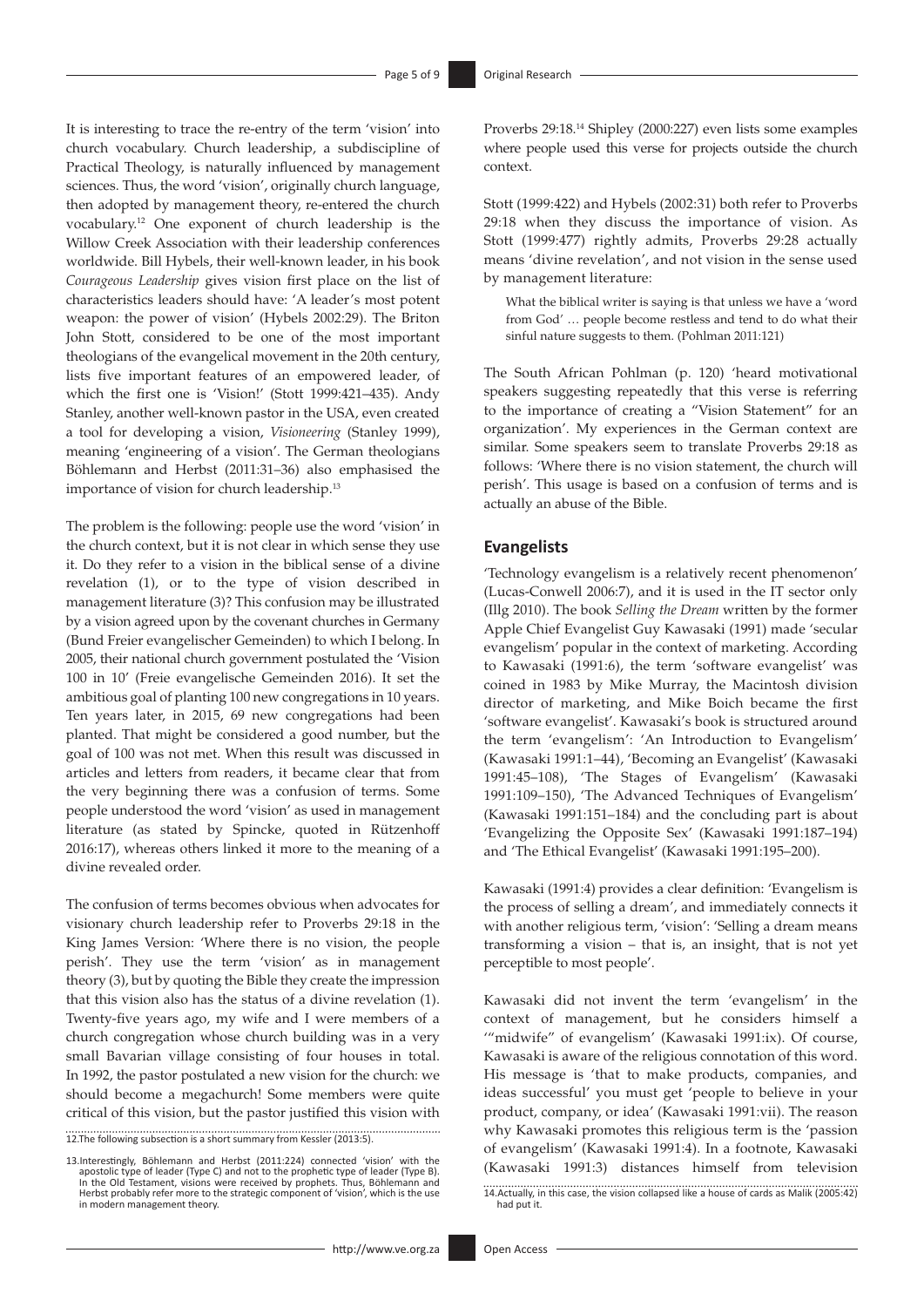evangelists, but he likes their enthusiasm: 'Evangelism … means selling your dream by using fervor, zeal, guts and cunning' (Kawasaki 1991:3).

The term 'evangelism', literally meaning 'spreading good news', has its origin in the Greek New Testament (Becker 1990). The word 'evangelists' occurs three times in the New Testament (Acts 21:8, Eph 4:11, 2 Tim 4, 5) (Becker 1990:301). It refers to a person who proclaims the gospel of Jesus Christ.

It is this pathos that attracted Kawasaki. In the first paragraph of his book, he states: '(This book) is for flames, not embers. … It shows you how to change the world' (Kawasaki 1991:vii). The goal is clear: To change the whole world! A less ambitious goal is not acceptable.

One has to admit that the company Apple indeed has changed the world. This is even more true today than 25 years ago when Kawasaki (Kawasaki 1991:9) wrote: 'Macintosh's success signalled the acceptance of secular evangelism as a technique to effect change'.15

Although the term 'technology evangelist' became quite popular in North America, it took some time for it to be adopted in Germany.16 I first learned about it when I visited the computer exhibition *CeBIT 2013* in Hannover, Germany, and a lady from Microsoft gave me her business card with the job title 'Evangelist'. Today, a Google search for 'technology evangelists' leads to many job advertisements in the USA, Germany and other countries. Lucas-Conwill (2006) did an interesting study on the qualities of technology evangelists. An evangelist in this sense promotes a special product or a special method, like Ken Schwaber who calls himself a 'Scrum evangelist' (Pichler 2008:vii). (Scrum denotes a certain kind of project management.)

# **Why do management people use spiritual vocabulary?**

How do we interpret these findings? Why do secular management authors make use of religious vocabulary, whether intentionally or not? Apart from the fact that some religious terms were intentionally introduced in the context of the trend 'workplace spirituality', there are two additional major explanations:

(1) *Because of history*: The British theologian Stephen Pattison in his book *The Faith of the Managers* provides a plausible historical explanation for the frequent use of spiritual language in management. His main claim is that 'management is a kind of religion' (Pattison 1997:5) and that 'modern management has many of the characteristics and assumptions of a radical Christian sect' (Pattison 1997:2). Although management theory presents itself as hard science, relying only on facts, 'it is full of metaphysical beliefs and

15.In that context, Kawasaki (p. 5) speaks about 'the Macintosh crusade', thereby using another term which is inherited from a religious background.

16.See Illg (2010). The English Wikipedia article on 'technology evangelist' was created in 2005; the German one was created in 2008.

assumptions' (Pattison 1997:26).<sup>17</sup> According to Pattison (1997:39), the vocabulary resembles that of evangelical revivalism. Pattison explains this with the history of management science: 'The modern disciplines of management emerged in North America' (Pattison 1997:47) and the USA is very much influenced by Protestantism. Indeed, some US management authors see their leadership model as contrasting with the organisational thinking of the Catholic Church (e.g. Kiefer & Senge 2005:99). Unlike the European churches, no religious denomination in the USA has had an official link to the state. Various religious groups had to compete with each other to attract new members, thereby establishing a marketplace of faith.<sup>18</sup> Religion had to be sold and thus religious activity was seen as a good preparation for business (Pattison 1997:48):

The modern management guru seems to imitate his nineteenth century forebears in almost every detail – even down to providing the souvenirs and follow up materials that Moody and Sankey sold to their enthusiastic audiences. (p. 49)

For European academics such as Pattison (UK) and Neuberger (Germany), the religious language in management is quite irritating. Neuberger (2002:196–197) mocks the religious language in writings about charismatic and transforming leadership.

(2) *For motivation and persuasion*: It can be noted that spiritual or religious language is especially used where the intention is to motivate people, either to make a change (in the case of 'vision' and 'metanoic organisations') or to buy a product (in the case of 'evangelists'). As mentioned above, Kawasaki (1991:4) was especially attracted by the 'passion of evangelism'.

Spiritual or religious language is mostly used in the context of change management, less for everyday management. Human beings often resist change, especially if the change is forced on them. In big organisations, it is often very hard to implement changes because of their well-implemented routines. If their CEOs want a drastic change, they require drastic words, such as 'metanoia' and 'our moon mission' (Gerstner in Mustermann 2010:69). Speakers want to touch the staff members deeply, and therefore they use spiritual language. 'Despite living in a secular society, religiously derived metaphors continue to be powerful' (Pattison 1997:72).

A typical motivational speech in change contexts consists of three parts: (1) describing the vision – the goal, (2) explaining the way to the goal and (3) the doom scenario: what will happen if the desired action is not taken? Sometimes, the doom scenarios resemble apocalyptic scenarios from early Christianity (Pattison 1997:39).

A recent example of this communication strategy can be found in a *Managermagazin* report on the German car

17.One of these beliefs is 'the ritual search for the new "supermanager," … the new Messiah' (Chater 1999:68).

<sup>18.</sup>In Germany, for example, we also had different churches, Catholic and Protestant, but for many centuries the rule from 1555 held: Cuius regio, eius religio ['whose realm, his religion']. People did not have to choose their religion; it was predetermined by their birthplace.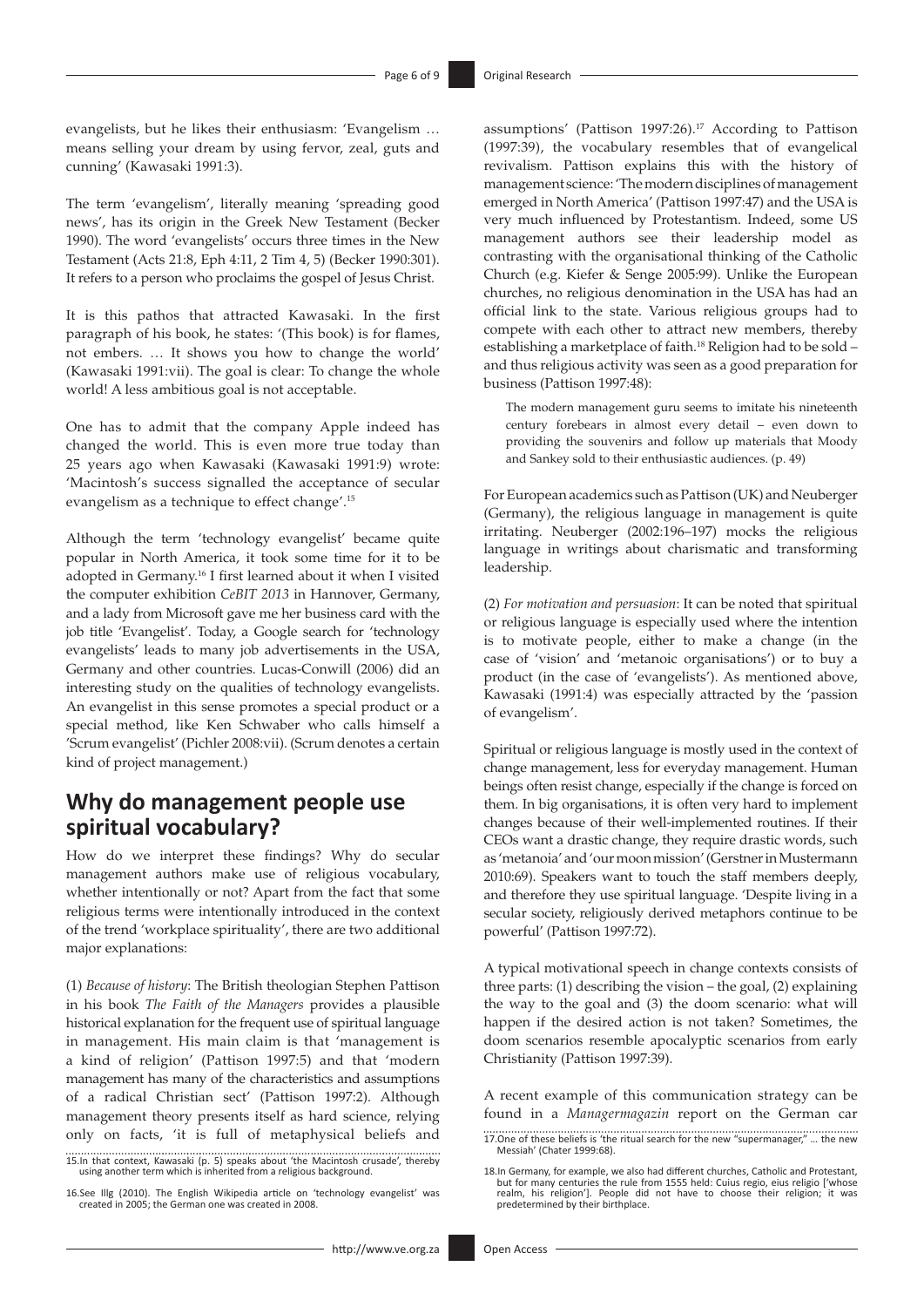industry (Freitag 2016). The CEOs of the German premium car industry (Audi, BMW and Mercedes) believe that the majority of their staff members have not yet understood the need for change because of increasing competition from Apple, Google and Tesla. Klaus Fröhlich from BMW states: 'Only a few grasp how serious the situation is' (translated from Freitag 2016:50).<sup>19</sup> Robert Stadler, Audi's chief financial officer, explains: 'We need a threat scenario; we have to communicate the danger in such a way that our staff members are really gripped by the message'.<sup>20</sup> Since the staff members are not ready for change, the CEOs decide to develop a doom scenario to persuade them.

The Greek philosopher Aristotle taught in his monograph on *Rhetoric* that there are three means of persuasion:

The first kind depends on the personal character of the speaker; the second putting the audience into a certain frame of mind; the third on the proof, or apparent proof, provided by the words of the speech itself. (*Rhetoric* I.2.2)

The three means are categorised as *ethos*, *pathos* and *logos*, which still deliver a good framework for analysing rhetorical speeches.

Looking at a typical speech in a management context, I would argue that using religious vocabulary seldom contributes to the logic of the argument. Religious vocabulary is mainly used for pathos so 'that our staff members are really gripped by the message' (quoted above). Sometimes it is used for ethos. Describing the leader as a saint (Alvesson 2011) or as a priest (Ruth 2014) presents the leader as a good man or woman. As Aristotle already noted: 'We believe good men more fully and more readily than others', especially in those cases 'where exact certainty is impossible and opinions are divided' (*Rhetoric* I.2.4). If one wants to convince people of a mathematical theorem, neither pathos nor belief in the ethos of the speaker is required because, in principle, the audience could verify the mathematical proof. However, the future is an uncertain topic. Thus, speakers have to make use of ethos and pathos in order to persuade the audience to follow their lead. In this respect, spiritual or religious vocabulary seems to be extremely useful. It can however be used for manipulation as well. This will be discussed in the next section.

# **Toxic side effects of using spiritual vocabulary in management**

Authors such as Bron (2003), Biberman and Coetzer (2005), Lips-Wiersma et al. (2009), Case and Gosling (2010) and Tourish (2013:59–70) have already published their critiques on workplace spirituality. Biberman and Coetzer (2005:70) mentioned the following concerns: (1) Spirituality can be used as a way to avoid or deny dealing with real organisational problems. (2) An organisation might impose spiritual or

19.'Wenige begreifen, wie ernst es ist' (Fröhlich in Freitag 2016:50).

religious beliefs on its members (3). Organisations can use spirituality or religion as a management tool. Lips-Wiersma et al. (2009:292) developed a 2×2 matrix to illustrate four critical workplace spirituality effects: seduction, manipulation, evangelisation and subjugation.

In my analysis, the use of spiritual vocabulary in management sciences has three toxic side effects: confusion of terms, manipulation and inappropriate pathos:<sup>21</sup>

- 1. *Confusion of terms*: A serious side effect of using spiritual vocabulary in management has already been demonstrated during the discussion on the use of the term 'vision': the fact that the term 'vision' first originated in Christian spirituality, was then redefined in management, and finally re-entered the vocabulary of Christian theology and church praxis, leads to a confusion of terms. Of course, one could easily cope with this side effect by specifying the sense in which one is using the word 'vision'. In my experience, though, some pastors and church leaders play around with this confusion of terms. They develop a vision as described in management theory (3), but by adding Bible verses to the vision, they create the impression that this vision is actually of divine origin (1). Then it becomes manipulation.
- 2. *Manipulation and subjugation*: By using spiritual vocabulary, the speaker might create the impression that his or her words are of divine origin. Visions may motivate, but they may also lead to power abuse because the visionary leader requests unquestioning obedience.<sup>22</sup> Visions may also manipulate others by subordinating human wishes 'to the will of another which is disguised in visionary form' (Pattison 1997:70). In this case, the spiritual language is instrumentalised, which leads to manipulation and subjugation, according to the matrix developed by Lips-Wiersma et al. (2009:293).
- 3. *Inappropriate pathos*: As described in the previous section, spiritual or religious vocabulary is included to strengthen the pathos of a speech. I agree that the emotions of the hearers have to be addressed. Still, sometimes the pathos seems to be inappropriate. Remember that the term 'evangelist' was borrowed from the New Testament. People's reaction to the message of these evangelists could result in eternal life or eternal death (according to New Testament teaching). I would agree that pathos is appropriate for such an important matter. However, when this pathos is used for a computer product, it sometimes appears misplaced.

To illustrate this argument, I would like to share an experience I had in a training seminar on communication. A student gave a presentation about the software tool *PowerPoint*.

<sup>20.&#</sup>x27;Da kommen viele unserer Mitarbeiter nicht mehr mit. Wir brauchen aber ein Bedrohungsscenario; wir müssen die Gefahr so vermitteln, dass die Menschen wirklich gepackt werden' (Stadler in Freitag 2016:50).

<sup>21.</sup>In the oral presentations of this article, I mentioned another negative tendency<br>within workplace spirituality, which is the 'erosion of boundaries between the two<br>domains – personal spirituality ... and work committme human soul, and business organizations are not a suitable forum for exploring such issues.'

<sup>22.</sup>Kessler and Kessler (2012:35–45) list various tactics of power-addicted church leaders.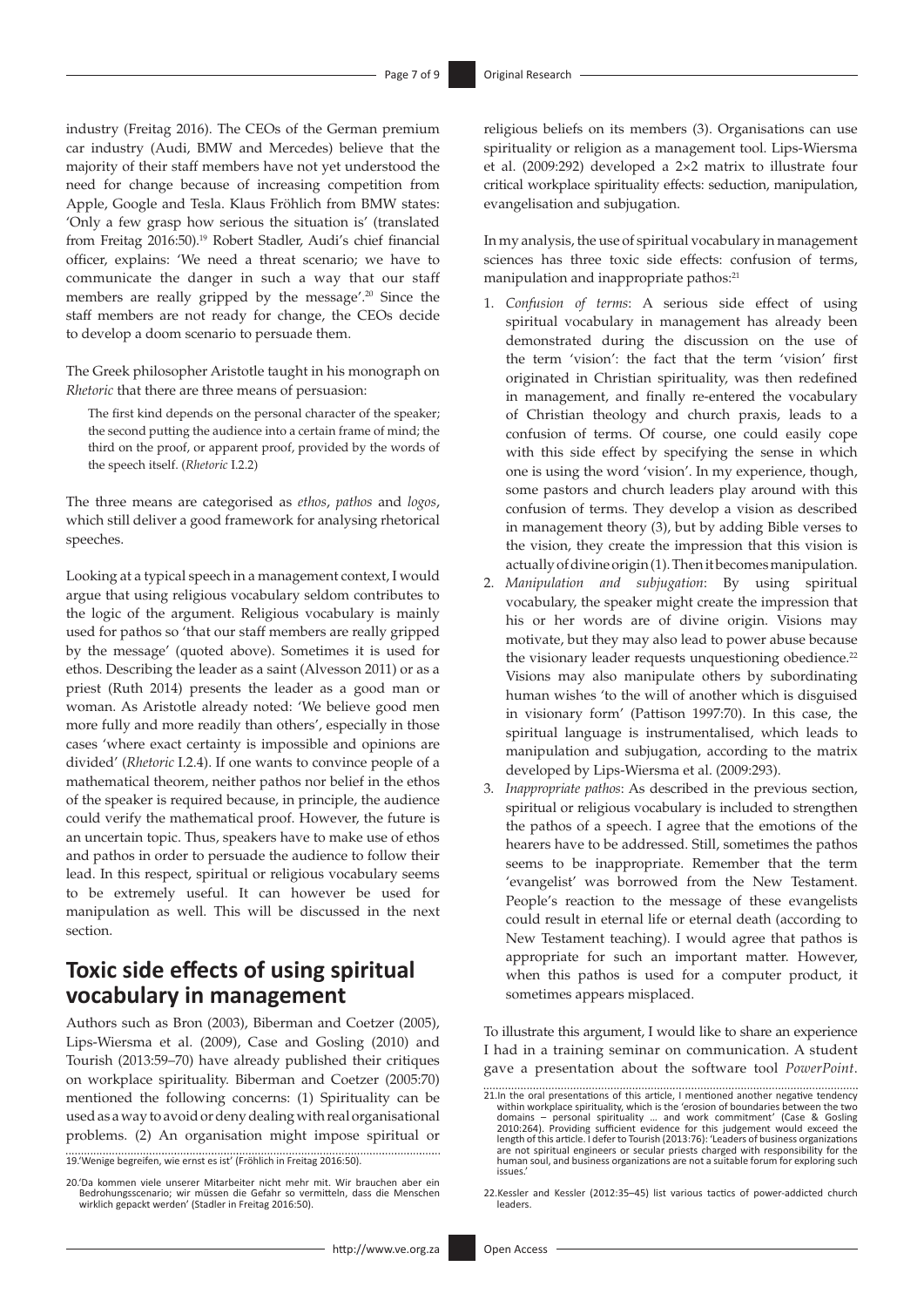This student used to work as a full-time pastor and his speech was very emotional and persuasive, almost like a sermon. Another student expressed in his feedback that he did not like the pathos in this context: 'It was just about PowerPoint, not about life or death'. In this case, the pathos did not contribute to the persuasion but created resistance.

When I look at some vision statements, I am reminded of the underlying motif in the James Bond movies: To rescue the whole world (cf. the 1999 James Bond movie *The world is not enough*). The visions are so overwhelming, the pathos is so intense, that one gets the impression: this person or organisation wants to save the whole world in a James Bond manner, or at least to *change* the world, as Kawasaki (1991:vii) announced.

This article investigated the use of three religious terms in management literature. The intention was to point out the negative implications of this practice. On the one hand, people should become aware of this tool of manipulation. On the other hand, if people decide to use a term with spiritual origin in a management context, they should state clearly the sense in which they are using it.

### **Acknowledgements**

### **Competing interests**

The author declares that he has no competing interests which may have inappropriately influenced him in writing this article.

### **References**

Aristotle, 2009, *Rhetoric*, A&D Publishing, Blacksburg, VA.

- Alvesson, M., 2011, 'Leaders as saints: Leadership through moral peak performance', in M. Alvesson & A. Spicer (eds.), *Metaphors we lead by,* pp. 51–75, Routledge, New York.
- Becker, U., 1990, 'Evangelium', in L. Coenen, E. Beyreuther & H. Bietenhard (eds.), *Theologisches Begriffswörterlexikon zum Neuen Testament Studienausgabe*, vol. 1, pp. 295–301, R. Brockhaus, Wuppertal.
- Bennis, W. & Nanus, B., 1985, *Leaders: The strategies for taking charge*, Harpers & Row, New York.
- Biberman, J. & Coetzer, G., 2005, 'Can critical people also be spiritual? Reconciling critical and spiritual approaches', *Tamara Journal* 4(1), 70–74.
- Blessin, B. & Wick, A., 2014, 'Visionäre Führung', Zusatzdokument Nr. 4 zum Buch *Führen und Führen lassen*, UVK, Konstanz.
- Böhlemann, P. & Herbst, M., 2011, *Geistlich leiten: Ein Handbuch*, Vandenhoeck & Ruprecht, Göttingen.
- Burns, J.M., 1978, *Leadership,* Harper & Row, New York.
- Bron, R.B., 2003, 'Organizational spirituality: The sceptic's version', *Organization* 10(2), 393–400.<https://doi.org/10.1177/1350508403010002013>
- Calás, M. & Smircich, L., 2003, 'Introduction: Spirituality, management and organization', *Organization* 10(2), 327–328. <https://doi.org/10.1177/1350508403010002008>
- Case, P. & Gosling, J., 2010, 'The spiritual organization: Critical reflections on the instrumentality of workplace spirituality', *Journal of Management, Spirituality & Religion* 7(4), 257–282. <https://doi.org/10.1080/14766086.2010.524727>
- Chater, M., 1999, 'Theology and management', *Modern Believing* 40(4), 64–69. <https://doi.org/10.3828/MB.40.4.64>
- Conger, J.A., 1994, *Spirit at work: Discovering the spirituality of leadership,* Jossey-Bass, San Francisco, CA.

Drucker, P.F., [1954] 1993, *The practice of management,* HarperBusiness, New York.

- Fernando, M., 2005, 'Workplace spirituality: Another management fad?', viewed 12 January 2016, from <http://www.ro.uow.edu.au>, originally published in Adams, M. & Alkhafaji, A., (eds.), 2005, *Business Research Yearbook: Global Business Perspectives*, XII (2).
- 'Freie evangelische Gemeinden', viewed 11 January 2016, from [http://www.](http://www.gemeindegruendung.feg.de) [gemeindegruendung.feg.de](http://www.gemeindegruendung.feg.de)

Freitag, M., 2016, 'Out! Of! Business?', *Managermagazin* April, pp. 48–53.

- Fry, L.W., 2005, 'Introduction to the leadership quarterly special issue: Toward a paradigm of spiritual leadership', *The Leadership Quarterly* 16, 619–622. [https://](https://doi.org/10.1016/j.leaqua.2005.07.001) [doi.org/10.1016/j.leaqua.2005.07.001](https://doi.org/10.1016/j.leaqua.2005.07.001)
- Giacalone, R.A. & Jurkiewicz, C.L. (eds.), 2015, *Handbook of workplace spirituality and organizational performance*, 2nd edn., Routledge, New York.
- Goetzmann, J., 1990, 'Metanoia', in L. Coenen, E. Beyreuther & H. Bietenhard (eds.), *Theologisches Begriffswörterlexikon zum Neuen Testament Studienausgabe*, vol. 1, pp. 72–74, R. Brockhaus, Wuppertal.
- Hoheisel, K., 2005, 'Vision/Visionsbericht I. Religionswissenschaftlich', in H.D. Betz et al. (eds.), *Religion in Geschichte und Gegenwart*, vol. 8, pp. 1126–1127, 4th edn., UTB, Stuttgart.
- Hicks, D., 2003, *Religion and the workplace: Pluralism, spirituality, leadership*, Cambridge University Press, Cambridge.
- Hybels, B., 2002, *Courageous leadership,* Zondervan, Grand Rapids, MI.
- Illg, P., 2010, Beruf: Technology-Evangelist*, Computerwoche* 4.3.2010, viewed 20 October 2016, from [http://www.computerwoche.de/a/beruf-technology-](http://www.computerwoche.de/a/beruf-technology-evangelist,1929720)[evangelist,1929720](http://www.computerwoche.de/a/beruf-technology-evangelist,1929720)
- Kawasaki, G., 1991, *Selling the dream: How to promote your product company, or ideas – And make a difference – Using everyday evangelism,* HarperCollins, New York.
- Kessler, M. & Kessler, V., 2012, *Die Machtfalle: Machtmenschen in der Gemeinde*, 4th edn., Brunnen, Gießen.
- Kessler, V., 2013, 'Pitfalls in constructing "Biblical" leadership', *Verbum et Ecclesia* 34(1), Art. #721, 1–7.
- Kiefer, C. & Senge, P., 1981, 'Metanoic organizations', in *System Dynamics Research Conference Renserville*, New York, October 14, viewed 24 November 2015, from <http://www.systemdynamics.org>
- Kiefer, C.F. & Senge, P.M., [1982] 1999, 'Metanoic organizations in the transition to a sustainable society', *Society for Organizational Learning Reflections* 1(1), 25–36. Reprint from *Technological Forecasting & Social Change* 22(2), 1982, 109–122.
- Kiefer, C.F. & Senge, P.M., [1984] 2005, 'Metanoic organizations', in J.D. Adams (ed.), *Transforming work*, 2nd edn., pp. 87–106, Cosimo on Demand, New York.
- *Kingdom Companies,* 2016, viewed 01 February 2016 from [http://www.](http://www.kingdomcompanies.org) [kingdomcompanies.org](http://www.kingdomcompanies.org)
- Knoblauch, J. & Opprecht, J. 2003, *Jesus auf der Chefetage: Von Unternehmen weltweit lernen,* Hänssler, Holzgerlingen.
- Kumpikaite-Valiuniene, V. & Alas, R., 2014, 'Spirituality and Christian values in business: Pilot study', *International Proceedings of Economics Development and Research* 76, 21–25.
- Lips-Wiersma, M., Dean, K.L. & Fornaciari, C.J., 2009, 'Theorizing the dark side of the workplace spirituality movement', *Journal of Management Inquiry* 18(4), 288–300.<https://doi.org/10.1177/1056492609339017>
- Lucas-Conwell, F., 2006, 'Technology evangelists: A leadership survey', in *SDForum Conference*, December 04, 2006, viewed 01 February 2006, from [http://www.](http://www.growtheresourcesinc.com) [growtheresourcesinc.com](http://www.growtheresourcesinc.com)
- Malik, F., 2005, *Gefährliche Managementwörter: Und warum man sie vermeiden sollte*, 3rd edn., Frankfurter Allgemeine Buch, Frankfurt.
- McKnight, R., [1984] 2005, 'Sprituality in the workplace', in J.D. Adams (ed.), *Transforming work*, 2nd edn., pp. 160–178, Cosimo on Demand, New York.
- Menzenbach, J., 2012, *Visionäre Unternehmensführung: Grundlagen, Erfolgsfaktoren, Perspektiven,* Springer, Wiesbaden.
- Mitroff, I. & Denton, E.A., 1999, *A spiritual audit of corporate America: A hard look at spirituality, religion and values in the workplace*, Jossey-Bass, San Francisco, CA.
- Mustermann, M., 2010, *Ändere das Spiel: Die Transformation der IBM in Deutschland und was wir daraus lernen können*, Murmann, Hamburg.
- Nanus, B., 1992, *Visionary leadership: Creating a compelling sense of direction for your organization,* Jossey-Bass, San Francisco, CA.
- Neal, J., (ed.), 2013, *Handbook of faith and spirituality in the workplace,* Springer, New York.
- Neuberger, O., 2002, *Führen und führen lassen*, 6th edn., Lucius & Lucius, Stuttgart.
- Nix, W.H., 1997, *Transforming your workplace for Christ,* Broadman and Holman, Nashville, TN.
- Northouse, P.G., 2016, *Leadership: Theory and practice*, 7th edn., Sage, Los Angeles, CA.
- Nullens, P. & Barentsen, J., (eds.), 2014, *Leadership, innovation, and spirituality,* CPLSE vol. 1, Peeters, Leuven.
- Pandey, A. & Gupta, R.K., 2008, 'Spirituality in management: A review of contemporary and traditional thoughts and agenda for research', *Global Business Review* 9, 65–83.<https://doi.org/10.1177/097215090700900105>
- Pattison, S., 1997, *The faith of the managers. When management becomes religion,* Cassell, London.
- Pichler, R., 2008, *Scrum-Agiles Projektmanagement erfolgreich umsetzen*, dpunkt, Heidelberg.
- Pinedo, V., 2004, *Tsunami: Building organizations capable of prospering in tidal waves*, iUniverse, Lincoln.
- Pohlman, M., 2011, 'The wisdom of planning and leading by revelatory "vision": Proverbs 29:18', *The South African Baptist Journal of Theology* 20*,* 119–127.